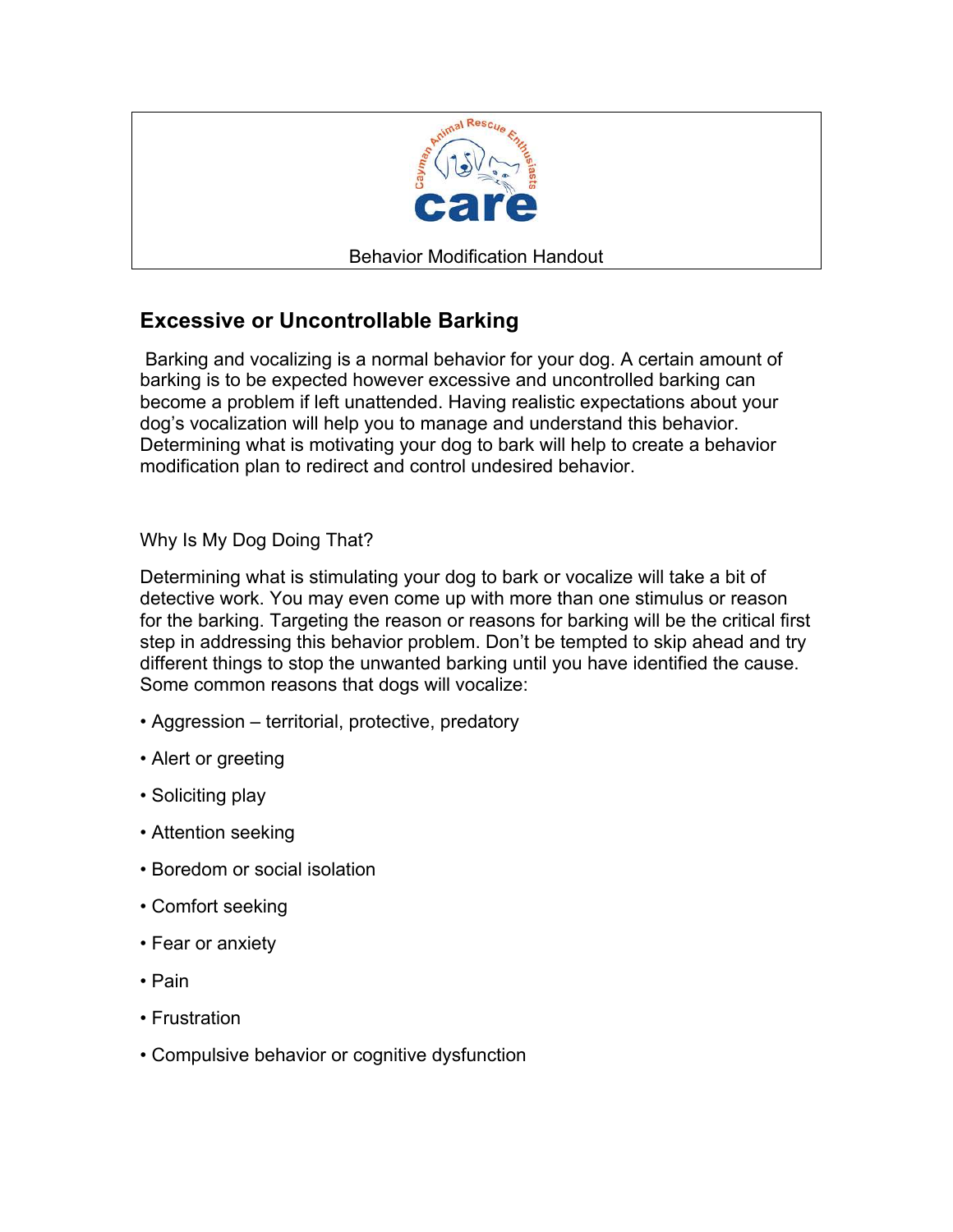Gathering information about your pet's barking and vocalizing behavior should start with: what, when, where and how in order to get to the why.

- 1. What does the vocalizing sound like?
- barking
- growling
- crying / whining
- howling
- yelping
- 2. How does he look when vocalizing?
- friendly
- fearful
- threatening
- playful
- painful
- 3. What is he barking at?
- you
- strangers
- other dogs / animals
- something new in the environment
- inanimate objects
- a-typical behavior (abnormal, strange)
- 4. Where is he barking?
- inside
- outside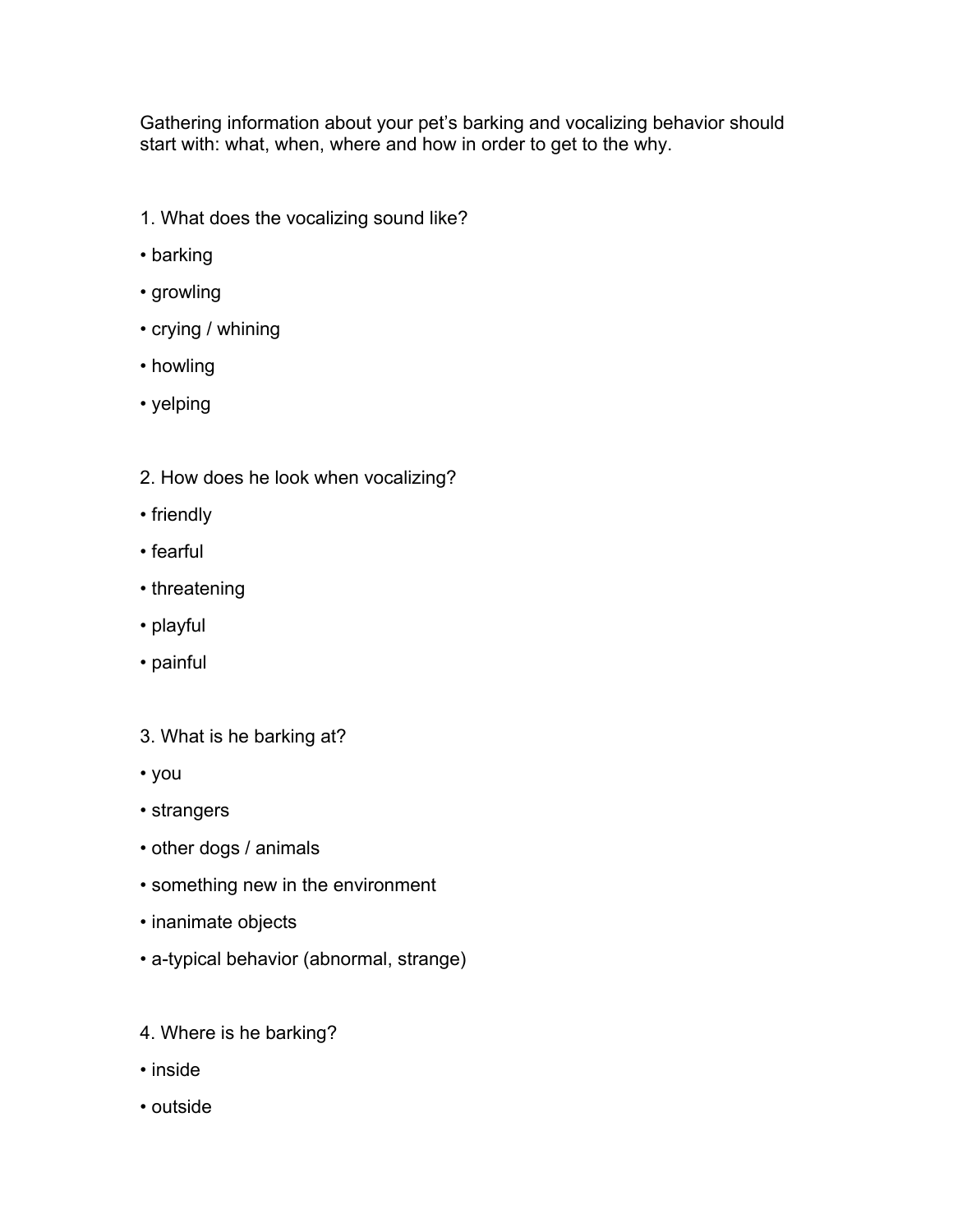- at the fence or tied up
- in the car
- on walks or on the leash
- 5. When is he barking?
- certain time of the day
- only when alone
- when he is with you
- only certain days of the week (garbage day)

It will also be important to observe your dog's body postures. The way your pet holds and carries his body will give you some insight to motivation, especially in cases of pain or aggression.

## Managing Your Environment

There are no quick fixes for an excessive barking problem. Trying to control this behavior can be frustrating and stressful for you and your pet. Often managing your dog's environment can be a reasonable and simple solution for a barking problem. Restricting your pet's visual exposure to an outside stimulus can eliminate triggers and create a calmer environment. If your dog can see out a large window of your home and barks all day at life passing by, then blocking his view will decrease and possibly even eliminate the stimulation causing the barking. You should also consider noise and certain sounds as a stimulant and

control or eliminate these if possible.

You should not encourage patrol type behaviors by teaching your dog "watchem", "whose that" or any other guarding cues. You should encourage calm behavior such as sitting quietly when anyone approaches your house by offering food treats and verbal praise.

If your dog barks while unsupervised in the yard or at your fence you will need to supervise all yard time and interrupt and redirect any barking episodes. Barking should not be left unattended for prolonged periods of time. Uncontrolled barking will quickly become a bad habit and make re-training more difficult.

## Encouraging Appropriate Behavior

There are lots of things you can do to help your dog make good choices. It is up to you to train your dog or puppy and start him off on the right paw! Limiting his